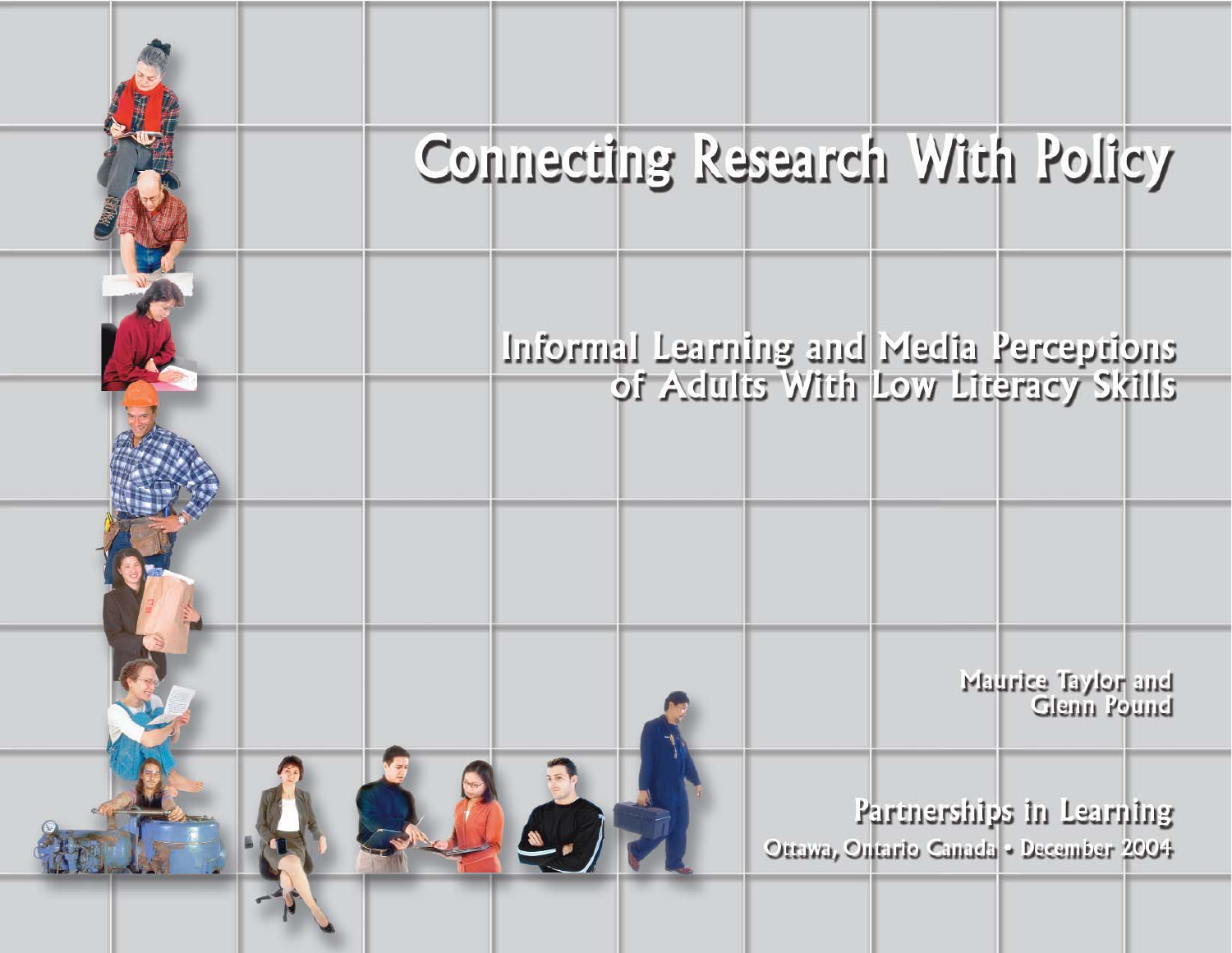# Connecting Research With Policy Informal Learning and Media Perceptions of Adults With Low Literacy Skills

#### Introduction

It has been well established that far too mandpoints in this country have difficulty with  $\mathsf T$ t has been well established that far too many basic literacy tasks and that this has serious negative impacts on not only our economy but our entire social fabric. Governments in Canada realized that investing in literacy education was needed, but despite all the investment, research and development, the problems of low literacy levels remain relatively persistent. This is not to say that literacy and basic education programs



are not helping people, they most certainly are. The problem is that many of the people with low literacy problems never make it into a literacy program.

Research has shown various patterns of non-participation in current models of basic education programming. These patterns are often related to program design and policy factors that unwittingly represent barriers to participation. It could be argued that these models are valid and effective in what they contain and account for, but it is what they don't contain and account for that gives rise to problems. These models often neglect to account for the socio-economic, cultural, cognitive, and emotive factors that adult literacy learners are facing, thereby creating barriers to participation.

Any good model or policy requires and permits revisions as new information comes to light. Recent research shows that it is now possible to view literacy learning through the lense of social and cultural relationships, especially in a way that recognizes how adults with low literacy engage in informal learning practices in their homes, communities, and workplaces. This may be key to increasing patterns of participation for those who have not been able to access literacy programming as well as for speeding the progress for those who are enrolled.

This document provides a summary of a National Literacy Secretariat funded research project entitled, "Informal Learning and Media Perceptions of Adults With Low Literacy Skills". This project investigated adult literacy learning from two perspectives: an insider view of the informal learning practices of adult literacy learners; and the point of view from the mainstream media.

This summary of the research findings will forego many of the usual academic conventions in order to provide its readers with an easy-to-read digest of the work. As such, it will outline the key findings of the research accompanied by a possible range of policy implications at the local, provincial, and federal level.

#### **Informal Learning**

Infomal learning is defined as any activity involving the pursuit of understanding, knowledge, or skills which occurs without the presence of an externally imposed curriculum of formal and non-formal institutional programs. It is possible to view informal learning in three main areas: self-directed, incidental and tacit learning.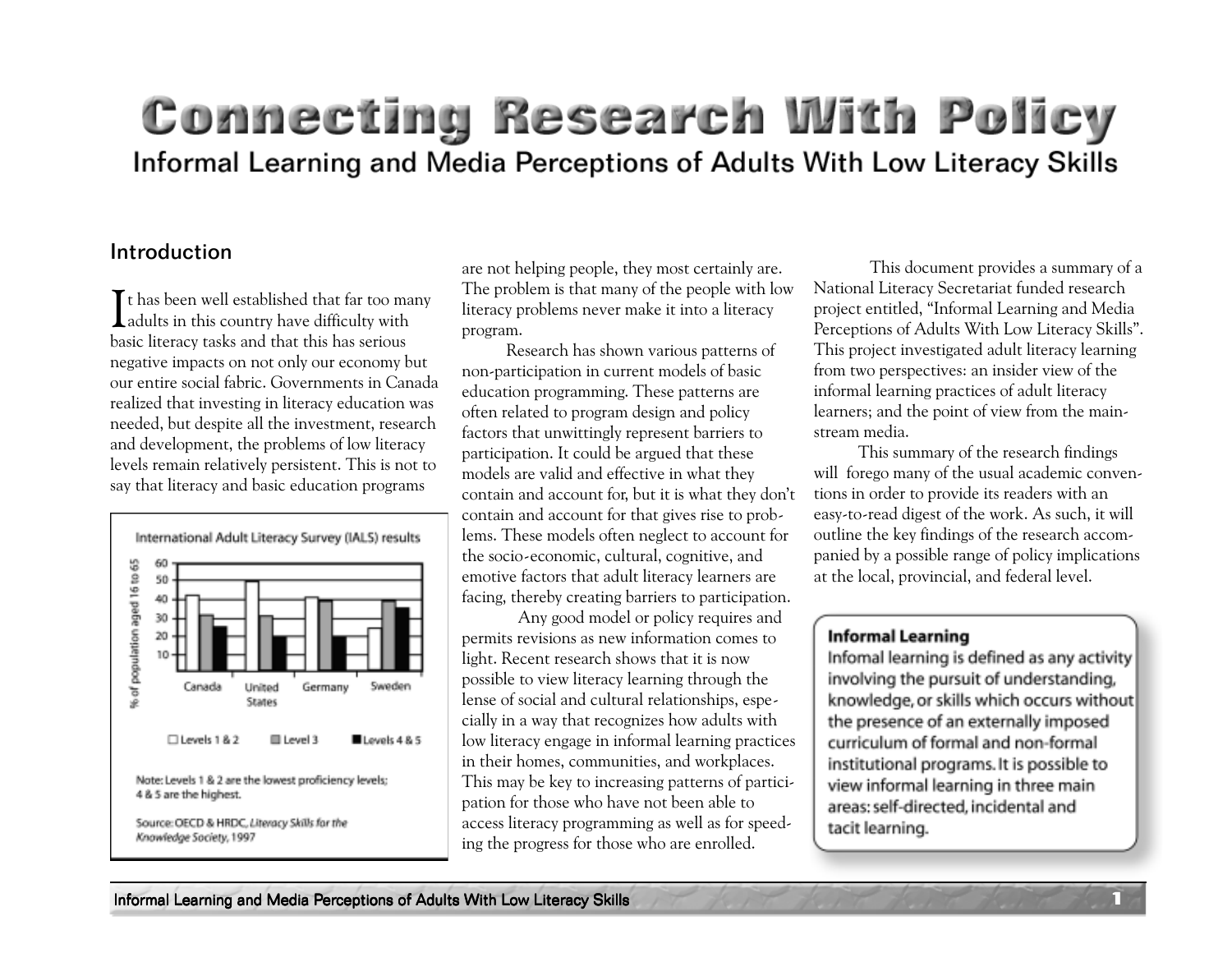## The Learning Lives of Adult with Low Literacy Skills

This part of the project took a path of investigation to better understand the learning lives of adults who often do not enroll in basic education programs. This summary reports on research involving 10 Canadian people who have been categorized as Level 1 and Level 2 according to the International Adult Literacy Survey (IALS). It talks about the types of informal learning that goes on in their lives and how they practice their literacy skills.

Three major themes emerged from the data which will be represented in the key findings:

**1)** *the learners' life role;*

**2)** *the situated learning environment;*

**3)** *everyday literacy practices across different milieus.* Through these key findings, it is hoped that an understanding of the informal literacy practices of adults can be developed so that the learning content, program design, and accountability models can be better adapted to the needs of students in formal literacy provisions. This knowledge about the everyday learning acitivities of adults can aid in the design of more flexible programs and relevant content, thereby increasing opportunities for participation and progress.



### Key Findings - Life Roles

Much informal learning undertaken by adults with low literacy is driven by their life roles as family members, neighbourhood volunteers, and employees.

#### Local: (Literacy Programs)

Literacy learning aimed at strengthening the quality of family life and improving neighbourhood living is just as important as preparing for employment.

#### Provincial: (Ministry of Community Development)

Learning and contributing through community service provides various opportunities for tacit and incidental types of learning that increases personal well-being for adults with little formal education.

#### Federal: (Social Development Canada)

Informal learning through volunteer roles provides adults with a strong sense of citizenship and civic engagement.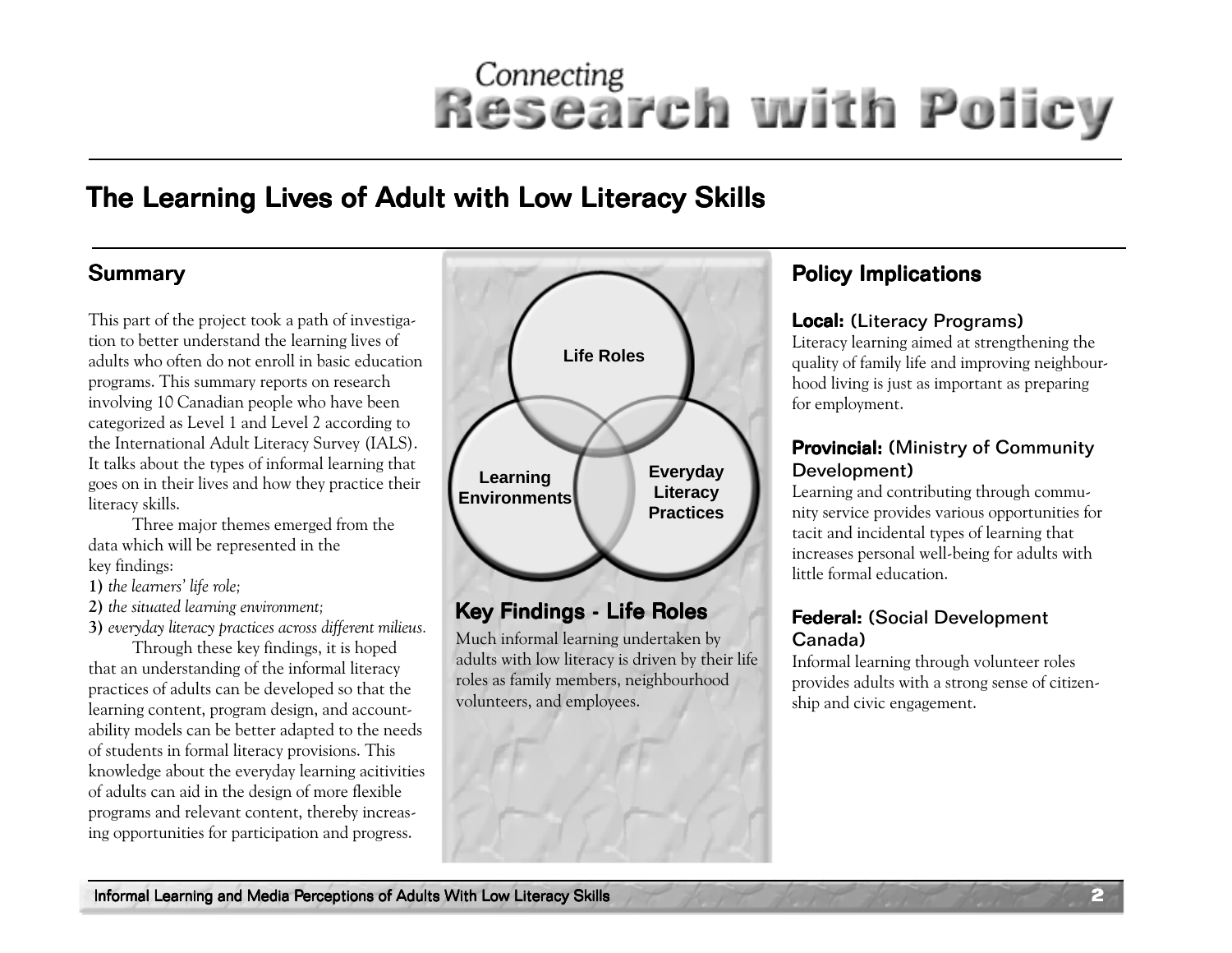# The Learning Lives of Adult with Low Literacy Skills

#### Key Findings -**Situated Learning Environments**

Self-directed learning projects and shorter learning events occur frequently in the home, in the local neighbourhood, and in the organization structures at work.

### Policy Implications

#### Local: (Literacy Programs)

Programs could involve literacy students in teaching or demonstrating to others the lessons that they have learned from their own informal learning acitivities.

#### Provincial: (Ministry of Training, Colleges, and Universities)

Models for literacy provision ought to be designed in ways that better allow the informal learning practices, prior learning, and learning styles of adult literacy learners to be incorporated.

#### Federal: (Human Resources and Skills Development)

Build on the Prior Learning Assessment and Recongnition (PLAR) system for adult education that incorporates and recognizes informal types of adult literacy learning.

#### Key Findings -**Everyday Practice of** Literacy Skills

Adults with low literacy are highly motivated and engaged with information when working on self-directed learning projects. They will use a variety of skills and practices to gather the information they need to achieve their project goals.

### Policy Implications

#### Local: (Literacy Programs)

Learning plans could include self-directed projects that employ a range of literacy skills including problem-solving, critical thinking, and computer use.

#### Provincial: (Ministry of Training, Colleges, and Universities)

Support research and development that favours contextualized learning for adults with low literacy skills.

#### Federal: (Human Resources and Skills Development)

Recognize that there is an important interplay between literacy skills and essential skills through informal literacy practices.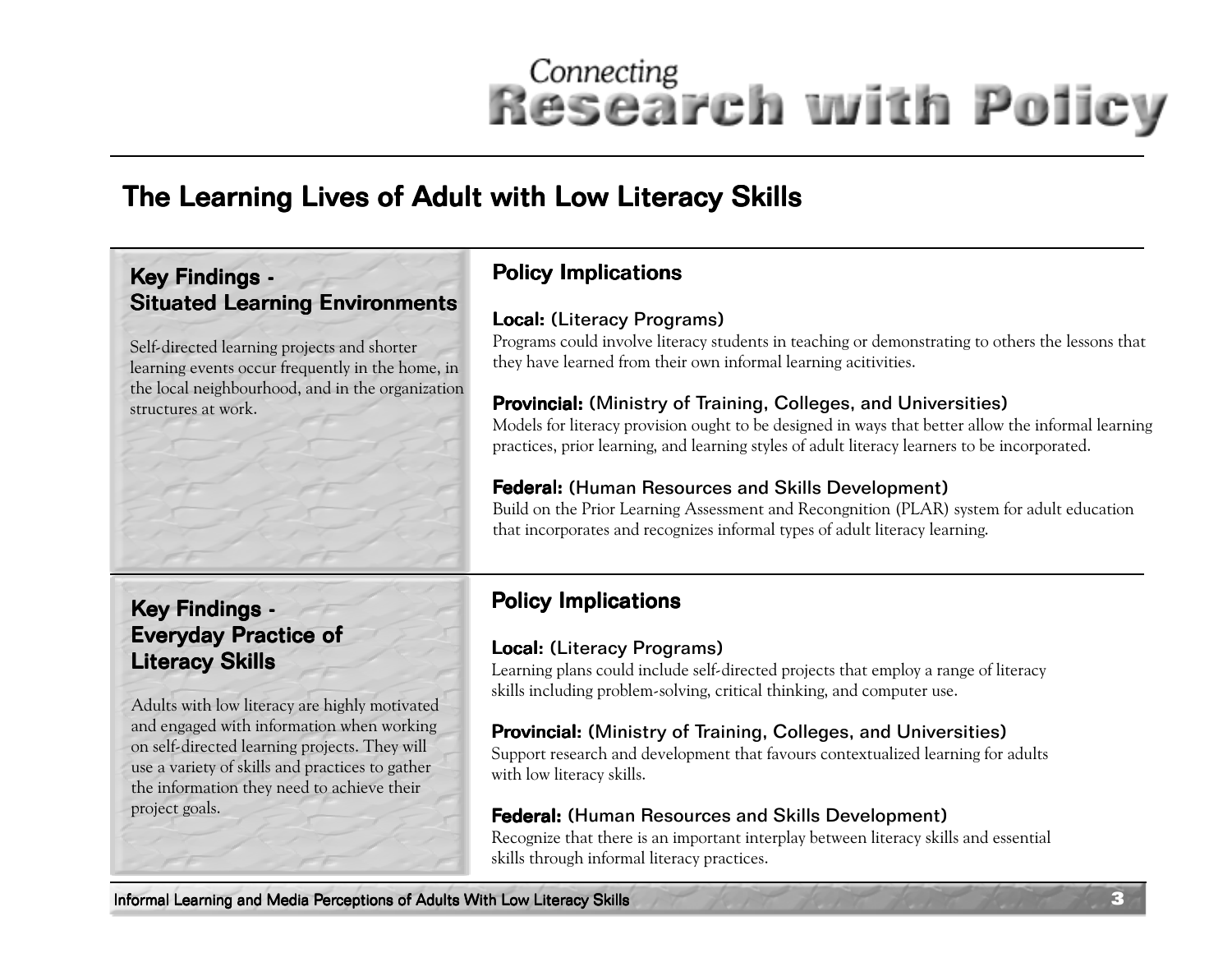## Media Analysis Report of Adult Literacy

#### **Summary**

The second theme of the project was intended to shed some light on the question – how does the media portray adult literacy learning? To do this, a media monitoring firm was used to gather news clips from national English dailies and community papers over a four month period. In addition, radio and television broadcast summaries were also collected and analyzed for the same period of time. In total, 133 news clips and 62 radio and TV broadcast summaries were collected, logged, and analyzed.

On one hand, the project had documented the rich learning lives of adults with low literacy skills and their creative ways of managing everyday life at home, in the community, and at work. The question was then raised as to whether this reality was actually reflected in the perceptions of the public. Overall it was not. However, as much as there was a disconnect between the reality and public perception, some departure points were evident. Three are highlighted here, with a possible range of policy implications:

- 1) *types of literacy providers;*
- 2) *literacy skills and jobs by service provider;*
- 3) *sources of adult literacy funding*.

#### Key Findings -Types of Literacy Providers

Volunteer-based programs are being seen as the main service provider.





### Policy Implications

#### Local: (Literacy Programs)

Volunteer roles provide adults with a sense of civic engagement. Train successful learners to become literacy tutors and other types of volunteers in the community.

#### Provincial: (Ministry of Training, Colleges, and Universities)

Better equip the volunteer sector to take on their role in literacy provision.

#### Federal: (Social Development Canada)

Public perceptions that literacy solutions are mainly situated in the volunteer sector does not support the idea of many partners and many approaches.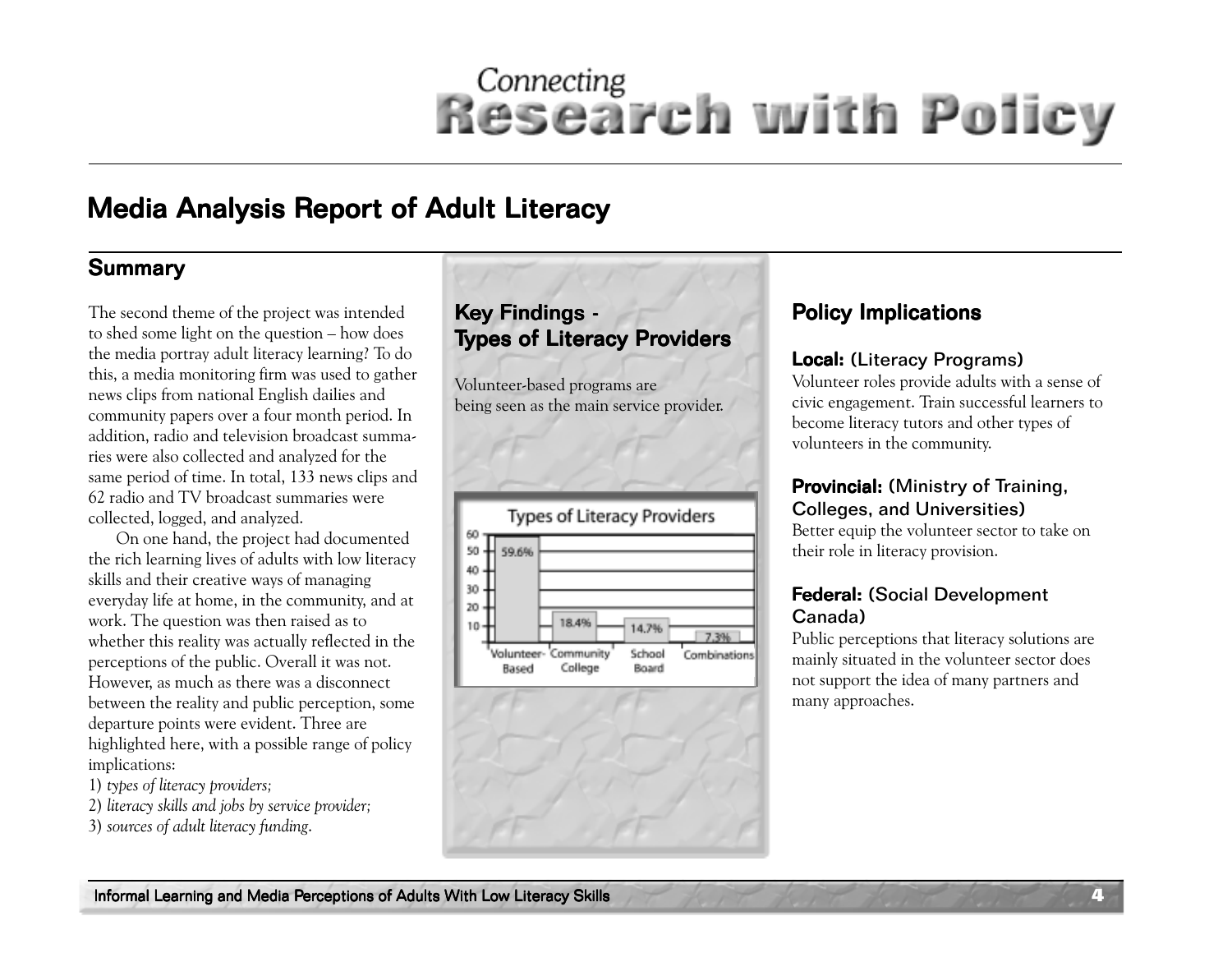### **Media Analysis Report of Adult Literacy**

#### Key Findings -Literacy Skills and Jobs by Service Provider

Literacy skills are most often associated with the job-related skills needed for adults who want to enter or improve their position in the workforce. Volunteer-based programs are seen as the main service provider in this area.



#### Policy Implications

#### Local: (Literacy Programs)

Even when job-related goals are identified, programs need the ability to accommodate learners' life roles, learning environments, and everyday literacy practices in order to ensure participation.

#### Provincial: (Ministry of Training, Colleges, and Universities)

Informal learning practices, prior learning, and learning styles of adult literacy learners ought to be incorporated into workforce and workplace literacy initiatives.

#### **Federal:** (Human Resources and Skills Development/ Social Development Canada)

Social cultural views of literacy represent an encompassing way of capturing all the key skills necessary for people to function in life, including work-related learning.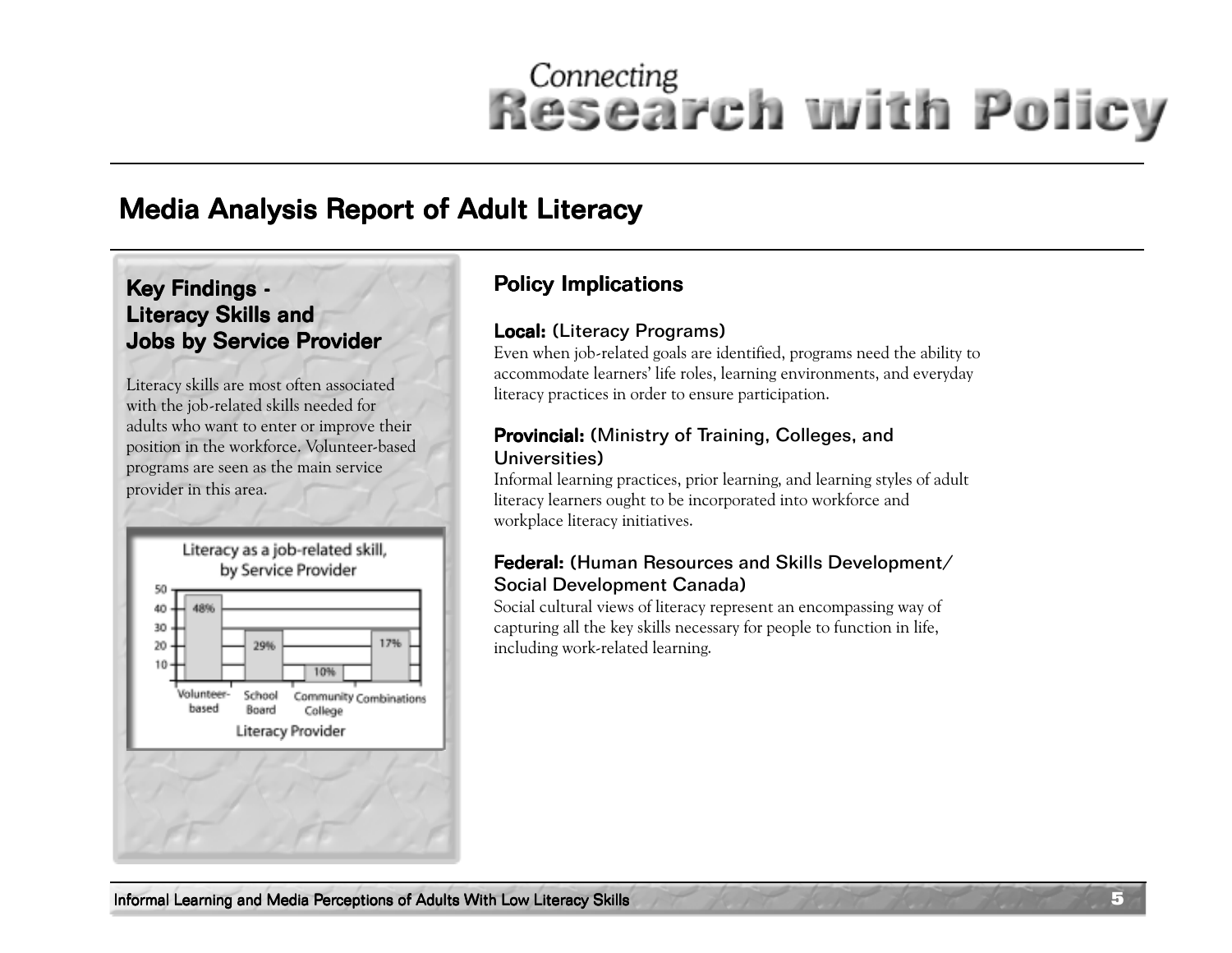### Media Analysis Report of Adult Literacy

### Key Findings -Sources of Literacy Funding

Literacy funding is perceived as coming from a variety and combination of sources.



### Policy Implications

#### Local: (Literacy Programs)

All types of literacy programs need stable, ongoing funding in order to focus on front-line delivery.

#### Provincial: (Ministry of Community Development/Ministry of Training, Colleges, and Universities)

Establish an interministerial agency for adult education that secures resources and makes them accessible to adult literacy providers and stakeholders.

#### Federal: (Human Resources and Skills Development/Social Development Canada)

Develop inter and intra governmental partnerships that support dealing with adult literacy issues across a range of policy areas including health, social welfare, crime prevention, and labour. This will encourage fundraising across citizen groups.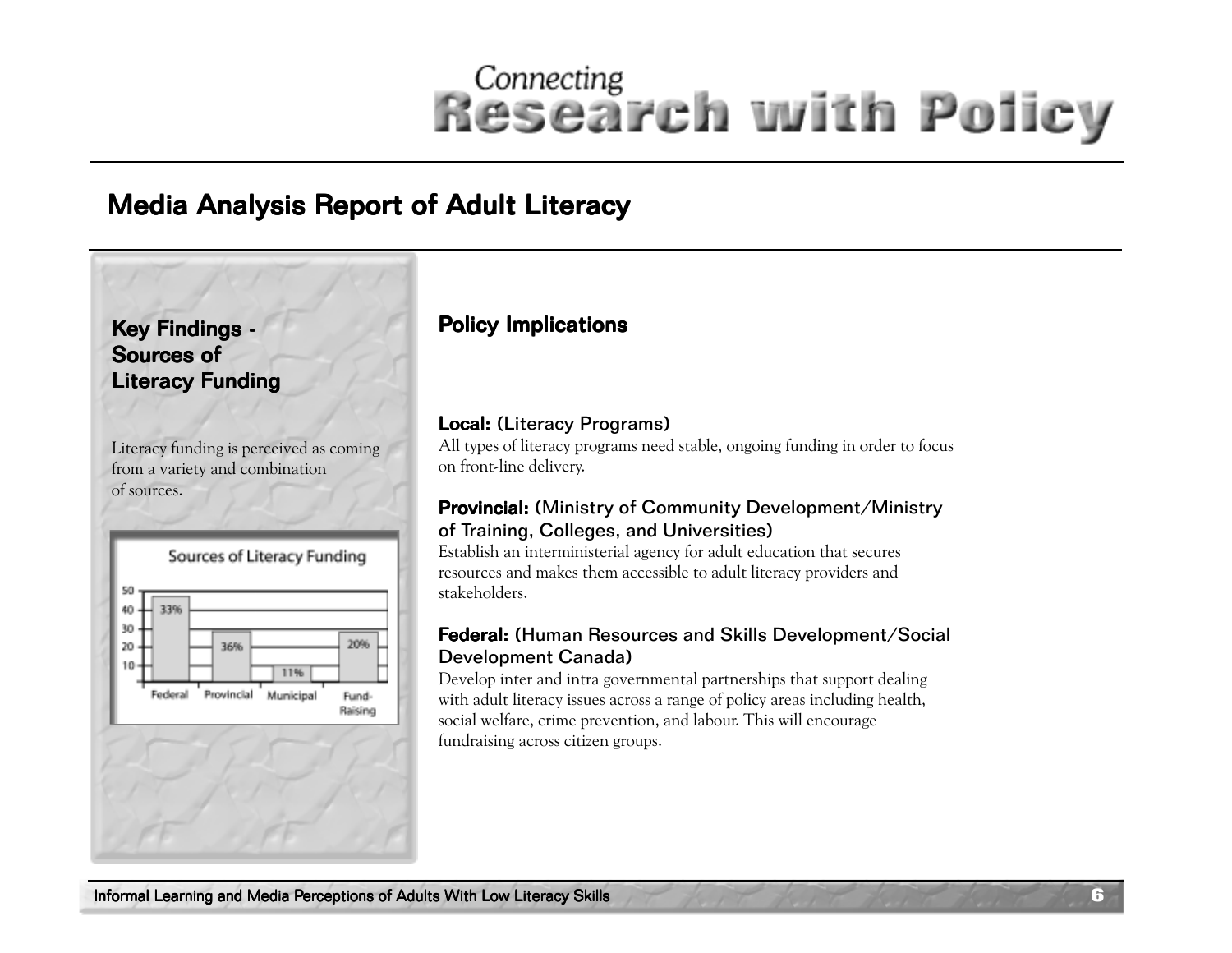#### **New Directions**

 $\mathrm{W\!J}$ ith so many Canadians having difficulty understanding the information required to function effectively in our knowledge-based society, and so few participating in the programs that have been traditionally designed to meet this need, new approaches and policy revisions have never been more obvious. It is now evident that the adults who are not maintaining and improving the literacy skills they acquired through formal schooling are the very ones for which learning opportunities are the fewest. It is well documented that those with the highest levels of educational attainment have the most abundant opportunities for learning. It is also evident that those who lack even the most basic education and skills have the least access to the lifelong learning endeavours that so clearly enrich the lives of individuals, families, and communities. As the bar of achievement for most adult learners continues to rise, the prospects for those who are not served by traditional approaches continues to sink.

Literacy programs have been made available for adults with low literacy skills, but not always in a way that encourages them to participate. This research has contributed to an understanding of the lives of adult literacy learners that uncovers reasons as to why this is

the case. By aligning literacy programs with the life needs of the adults they are meant to serve, the opportunities for participation and progress increase significantly.

This research project has also identified how these adults are learning and the kinds of literacy practice that they engage with in their homes, their communities, and their workplaces. Although they may not rely on tradi-

> *Social cultural approaches to literacy recognise the potential, motivation, and purposes of people in an information-based society.*

tional literacy methods in their life roles, they are engaged in everyday learning practices that need to be recognized and integrated into models for provision. Like most people, they are involved in self-directed learning projects such as domestic carpentry, family budgeting, and

affordable housing. When adult literacy policies align themselves with the life roles and already existent learning practices of potential students, a gateway to participation is created. Social cultural approaches to literacy recognise the potential, motivation, and purposes of people in an information based society.

Toward that adjustment, the second phase of the project provided insights into public views of literacy learning by analyzing how the media perceives adult literacy learning. This analysis underlines a certain disharmony between the public discource on adult literacy issues and front-line realities. The three key findings showed us that: volunteer-based providers are seen as the main service provider; literacy is most often seen as a job-related skill necessary for the workforce; and that literacy funding is seen as coming from a variety of sources.

There is an element of truth to these perceptions, but media portrayals often fail to account for, or gloss over, important distinctions of a complex issue like literacy. Perhaps by adjusting policies across three levels, we can bring both the perceptions and the realities into harmony about the learning lives of adults with low literacy skills.